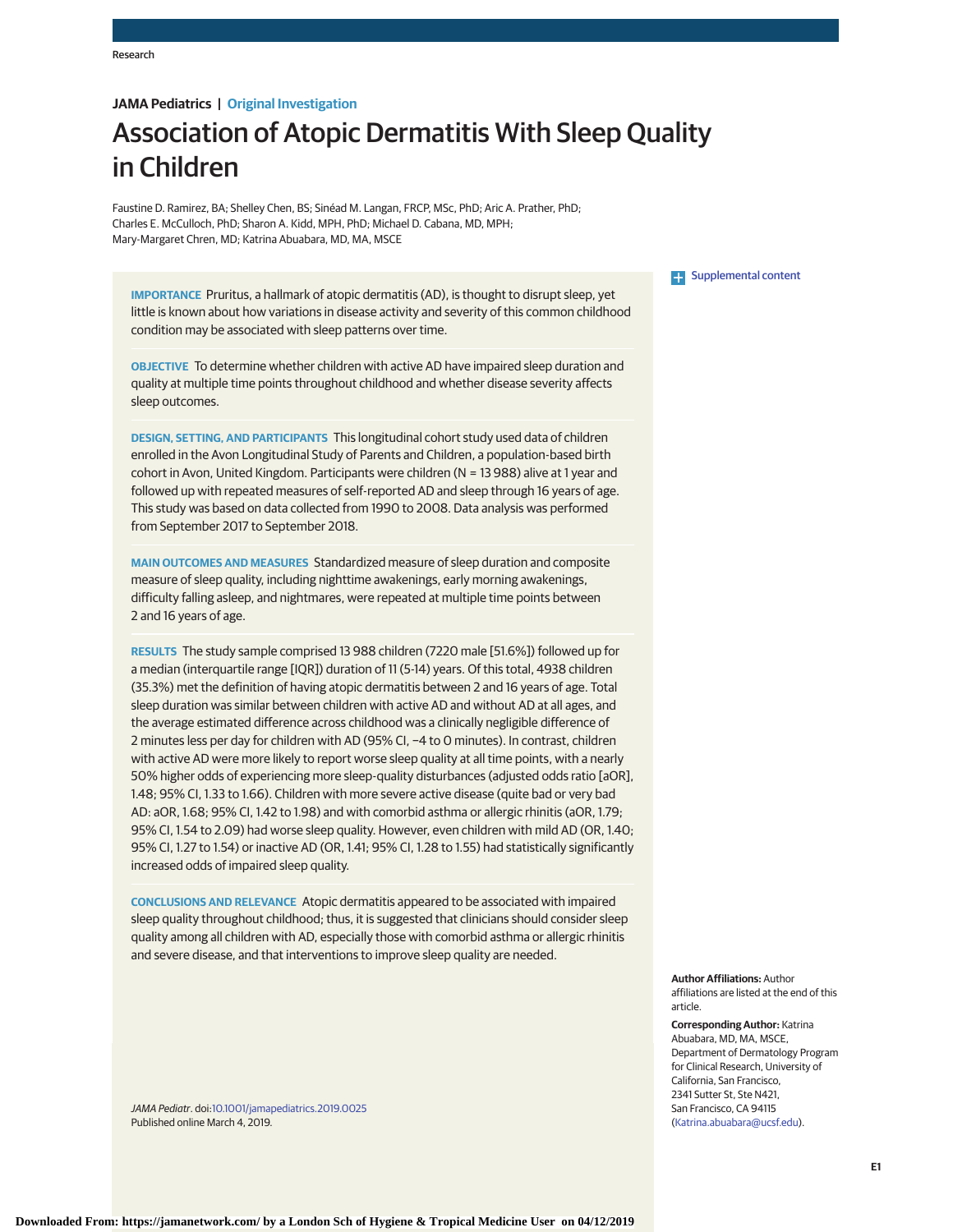topic dermatitis ranks among the largest components<br>of the nonfatal disease burden worldwide.<sup>1</sup> Sleep<br>disturbances have been identified as central to quality-<br>of life decrements in atopic dermatitie <sup>2,3</sup> but little is kn of the nonfatal disease burden worldwide.<sup>1</sup> Sleep of-life decrements in atopic dermatitis, $2,3$  but little is known about their association with sleep in the general population. Pruritus, a hallmark of atopic dermatitis, is often worst at night, resulting in scratching that may interfere with the process of falling asleep and cause disruptions in ongoing sleep.<sup>4,5</sup> Small polysomnography and actigraphy studies among clinicbased populations have found that children with atopic dermatitis are more restless in their sleep, awaken more often, and spend more time awake after the onset of sleep.<sup>6-10</sup> Adequate sleep is critical to well-being and health; in children, acute and chronic sleep disturbances have been associated with a wide range of cognitive, mood, and behavioral impairments and have been linked to poor educational performance.<sup>11-13</sup>

Atopic dermatitis has a chronic relapsing and remitting course, and it is unknown how variations in disease activity and severity affect sleep at different periods throughout childhood. Longitudinal studies can help characterize and quantify the burden of atopic dermatitis–associated sleep loss during these critical developmental periods. We aimed to determine whether children with active atopic dermatitis have impaired sleep duration and quality throughout childhood and whether the severity of atopic dermatitis affects sleep outcomes in a population-based birth cohort.

## Methods

We performed a longitudinal cohort study using data collected from 1990 to 2008 from the Avon Longitudinal Study of Parents and Children (ALSPAC). Participants in ALSPAC provided written informed consent, and ethical approval was obtained from the ALSPAC Ethics and Law Committee and the Local Research Ethics Committees. The present study was considered exempt from review by the University of California, San Francisco Institutional Review Board because all of the data obtained by investigators were fully deidentified. Data analysis was performed from September 2017 to September 2018.

#### **Participants**

Pregnant women residing in Avon, United Kingdom, were recruited between 1990 and 1992 and followed up in the ensuing 2 decades with standardized questionnaires and clinical assessment visits, as described in detail elsewhere.<sup>14,15</sup> The ALSPAC study enrolled a total of 14 541 pregnancies, which resulted in 14 062 live births, of which 13 988 were alive at 1 year of age. The current study sample is limited to children alive at 1 year of age and includes assessments through age 16 (n = 11 620; 83% of those alive at 1 year of age). The ALSPAC website contains details of all of the data available through a fully searchable data dictionary and variable search tool.<sup>16</sup>

### Exposure

The primary exposure was atopic dermatitis annual period prevalence, measured by a standardized question about flexural (joints and creases) dermatitis answered by the mother

**Downloaded From: https://jamanetwork.com/ by a London Sch of Hygiene & Tropical Medicine User on 04/12/2019**

**E2 JAMA Pediatrics** Published online March 4, 2019 **(Reprinted)** [jamapediatrics.com](http://www.jamapediatrics.com/?utm_campaign=articlePDF%26utm_medium=articlePDFlink%26utm_source=articlePDF%26utm_content=jamapediatrics.2019.0025)

#### **Key Points**

**Question** Do children with atopic dermatitis experience impaired sleep duration and sleep quality throughout childhood, and do disease severity and activity affect their sleep?

**Findings** In this longitudinal cohort study of 13 988 children, atopic dermatitis was statistically significantly associated with impaired sleep quality but not sleep duration throughout childhood. Sleep impairment was more common among children with more severe disease and with comorbid asthma or allergic rhinitis, and the risk remained elevated even among children with mild and inactive atopic dermatitis.

**Meaning** These findings suggest that clinicians should consider sleep quality among all children with atopic dermatitis, especially those with comorbid asthma or allergic rhinitis and severe disease; it appears interventions to improve sleep quality are needed for this population.

or the child (latest time point only) at 12 time points between age 6 months and 16 years: Has your child had an itchy, dry skin rash in the joints and creases of his body (eg, behind the knees, elbows, under the arms) in the past year? This question is comparable to that used in the large International Study of Asthma and Allergies in Childhood (ISAAC).<sup>17</sup> Individuals were considered to have active atopic dermatitis if they had at least 2 reports of flexural dermatitis, up to and including the time point being considered.<sup>18-20</sup> On the first report of flexural dermatitis, individuals were categorized as being indeterminate for atopic dermatitis and not included in the control group for that time point. Disease severity was assessed at each time point by a question that asked mothers to categorize their child's disease over the past year as no problem, mild, quite bad, or very bad. Finally, children were classified as having inactive atopic dermatitis if they met the definition of *active* atopic dermatitis previously but responded negatively at the time point being considered.

#### Sleep Outcomes

Sleep duration was assessed by standardized questionnaires at 8 time points (30, 42, 57, 69, 81, 115, 140, and 186 months) between ages 2 and 16 years. Nighttime sleep duration was calculated on the basis of maternal or self-report (16 years only) of the time the child usually went to sleep and usually woke up in the morning. Mothers were also asked about daytime sleep duration at 5 time points between ages 2 and 7 years. Total sleep duration was calculated by adding nighttime and daytime duration up until age 7 years, and it was equal to nighttime sleep duration alone after age 7 years. Both nighttime and total sleep duration were found to be approximately normally distributed.

Sleep quality was assessed using 4 standardized questions at 6 time points (30, 42, 57, 69, 81, and 115 months) between ages 2 and 10 years. Mothers were asked about nighttime awakenings (≥1 per night) and whether the child regularly experienced early morning awakenings, difficulty falling asleep, and nightmares over the past year. Responses were analyzed individually and combined into a composite sleep-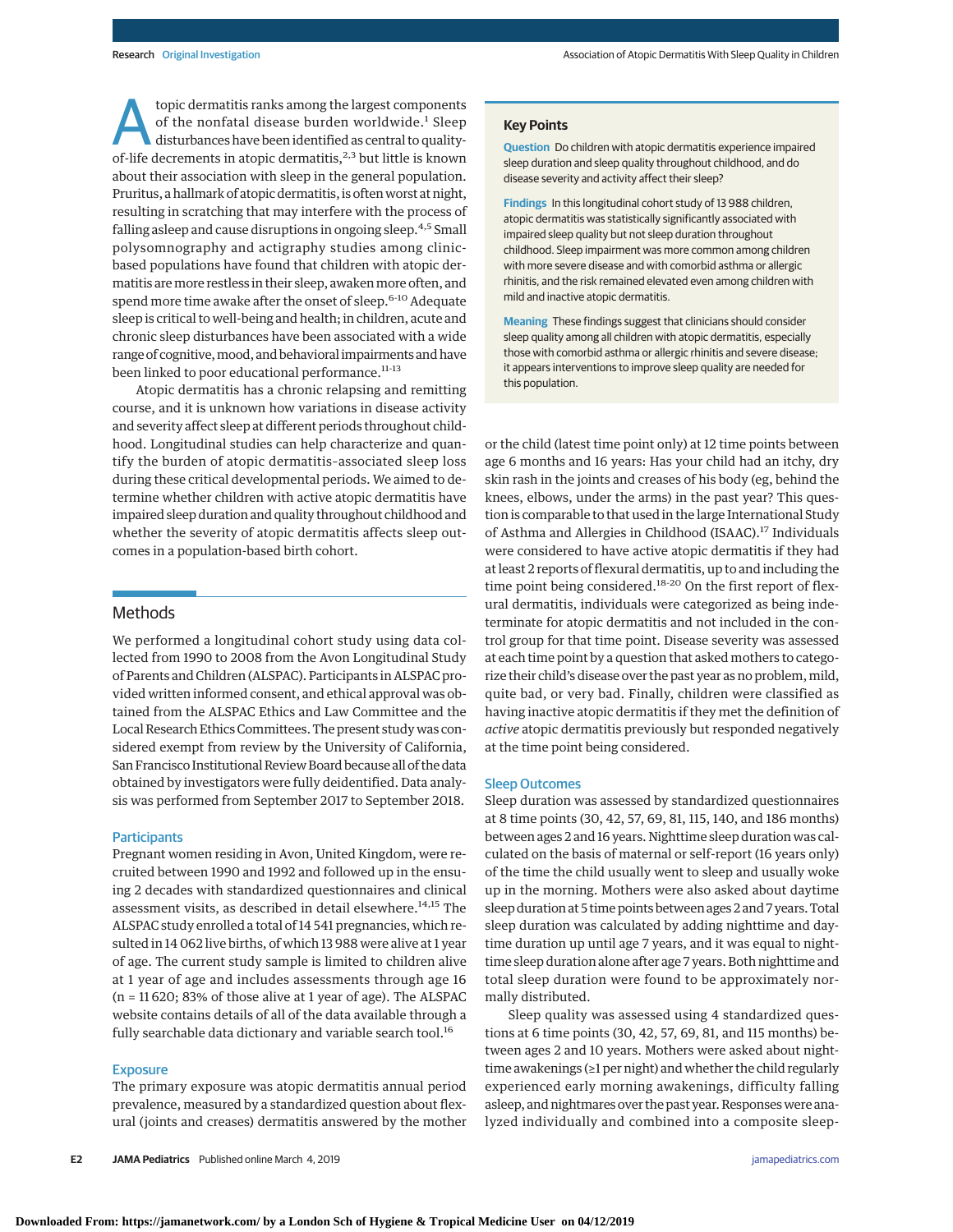# Figure 1. Directed Acyclic Graph



A directed acyclic graph represents associations between covariates and primary exposure and outcome. Gray circles represent ancestors of the exposure and outcome (ie, confounders), blue circles represent ancestors of the outcome (ie, causal determinants of the outcome), and light blue circles represent unobserved (ie, latent) variables. Green lines represent causal paths, and gray lines represent biasing paths. The minimally sufficient adjustment set represents covariates such that the adjustment for this set of variables will minimize confounding bias when estimating the association between the

quality outcome scored from 0 to 4, assigning 1 point for each item.

# Additional Covariates

Potential confounders and effect modifiers were identified from the literature and incorporated into a directed acyclic graph that was used to guide the modeling strategy (Figure 1). $22-27$  These covariates included child and mother demographic characteristics (child sex, age, and race/ ethnicity as well as maternal age at delivery), indicators of socioeconomic status, household smoking exposure, and comorbid asthma or allergic rhinitis. Socioeconomic status was measured using prenatal questionnaires collected from parents at study enrollment, including the highest educational qualification of the mother; social class based on occupation (highest of either parent); household crowding index (number of people living in the household divided by the number of rooms in the house); and a financial difficulties score assessing the mother's self-reported difficulty to afford food, clothing, heating, rent or mortgage, and items necessary to care for her baby.

Time-varying covariates included comorbid asthma or allergic rhinitis and household smoking exposure. A child was determined to have comorbid asthma or allergic rhinitis at each time point examined if the mother reported asthma and/or allergic rhinitis symptoms at that time point, based on standardized questions similar to those used in the ISAAC study.<sup>17</sup> Finally, models also included a measure of household smoking exposure, assessed by amaternal questionnaire about the num-

exposure and the outcome. The minimally sufficient adjustment set was determined using the DAGitty software.<sup>21</sup> Child comorbid asthma or allergic rhinitis was considered to be a collider, which was appropriately accounted for by adjusting for additional variables contained on the backdoor paths shared by this collider. The final minimally sufficient adjustment set comprised child sex, age, race/ethnicity, and comorbid asthma or allergic rhinitis; maternal age at delivery; socioeconomic status (SES); and household smoking exposure.

ber of smokers living in the household at multiple time points throughout childhood.

# Missing Data

As has been described in detail elsewhere, the ALSPAC cohort has both intermittent missing data and attrition (ie, loss to follow-up).<sup>14</sup> For example, the mean response rate to 12 surveys during the adolescence phase was 48%, but 75% of individuals responded at least once during adolescence. Multiple imputation was performed to impute missing exposure, outcome, and covariate data. Iterative chained equations were used, as most variables in the models did not follow a normal distribution. Fifty imputed data sets were generated and used to repeat primary analyses.

#### Statistical Analysis

Cross-sectional regression analyses were performed to compare sleep outcomes between children with and children without atopic dermatitis at each time point (linear models for sleep duration, logistic models for binary sleep-quality outcomes, and ordered logistic regression models for the composite sleepquality measure). Longitudinal analyses with repeated measures of the exposure, outcome, and time-varying covariates (asthma or allergic rhinitis and household smoking exposure) were then conducted using mixed-effects models with random slopes and intercepts for each individual. For all longitudinal analyses, table legends include the total number of individuals included in each model and the mean number of observations (ie, number of time points used) per individual.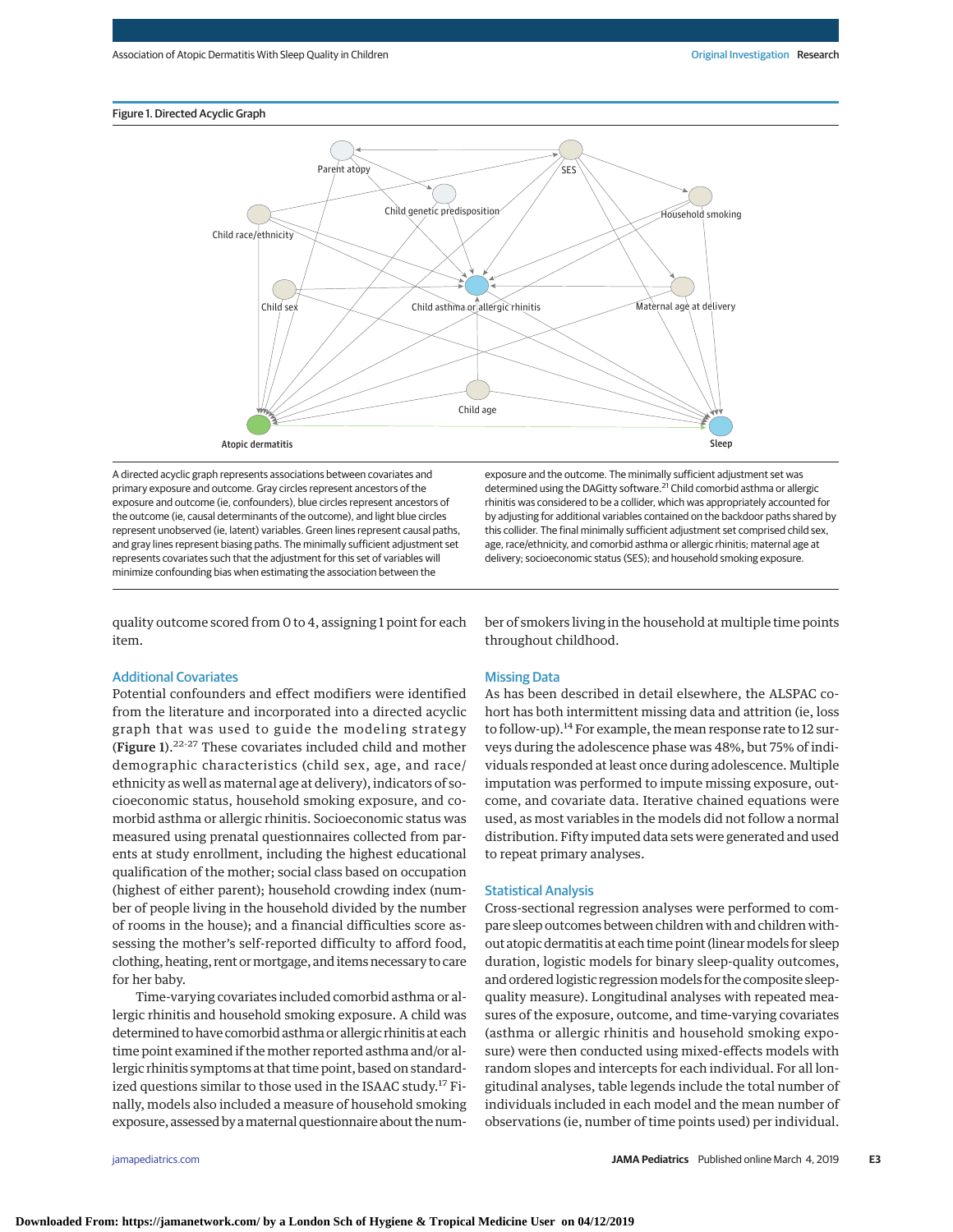The minimally sufficient adjustment set was determined using a directed acyclic graph (Figure 1). We tested for interactions between atopic dermatitis and comorbid asthma or allergic rhinitis, child's age, child sex, and maternal educational level. Of these variables, only the interaction with comorbid asthma or allergic rhinitis was found to be statistically significant for sleep-quality outcomes (*P* < .05); thus, these results are presented stratified by asthma or allergic rhinitis status. All statistical analyses were performed using Stata, version 14.2 (StataCorp Inc).

## Results

The study sample was composed of 13 988 children (7220male [51.7%]) followed up for a median (interquartile range [IQR]) duration of 11 (5-14) years. Overall, 4938 children (35.3%) met the definition of atopic dermatitis between 2 and 16 years of age. Children with atopic dermatitis were more likely to be female, have comorbid asthma or allergic rhinitis, have a family history of atopic conditions, be from a family of a high social class, and have a mother with a high level of education (Table 1). The annual period prevalence of active atopic dermatitis ranged from 13% to 21% from age 2 to 16 years, and 22% to 40% of individuals with atopic dermatitis reported quite bad to very bad disease at any given time point (eTable 1 in the [Supplement\)](https://jama.jamanetwork.com/article.aspx?doi=10.1001/jamapediatrics.2019.0025&utm_campaign=articlePDF%26utm_medium=articlePDFlink%26utm_source=articlePDF%26utm_content=jamapediatrics.2019.0025).

## Sleep Duration

The mean (SD) nighttime sleep duration ranged from 11.2 (1.0) hours at 2 years of age to 8.7 (0.9) hours at 16 years of age. The median (IQR) daytime sleep duration was 30 (0-90) minutes at 2 years of age and 0 minutes thereafter. Overall, throughout childhood, nighttime sleep duration was similar between children with active atopic dermatitis and those without atopic dermatitis (Table 2). In adjusted models, the estimated difference was 0 minutes (95% CI, −2 to 2), and we did not find any statistically significant differences or gradient by atopic dermatitis severity levels. For total sleep duration (including daytime naps though age 7 years), we found a statistically significant but clinically negligible difference: individuals with active atopic dermatitis were estimated to sleep a mean 2 minutes less per day throughout childhood (95% CI, −4 to 0), and this association was similar across all disease severity levels (Table 2).

#### Sleep Quality

At any point between 2 and 10 years of age, the mean number of sleep disturbances ranged from 1.3 to 1.8, and 72% to 87% of the population experienced 1 or more sleep-quality disturbances. Overall, 5075 (50.0%) of 10 159 children reported regularly waking at least once in the night at age 2 years, which decreased to 1001 (13.5%) of 7435 children by age 10 years. A large proportion of all children reported regularly waking early in the morning (36.3% [2806 of 7739] to 58.2% [5930 of 10 195]), regularly having difficulty falling asleep (37.1% [3729 of 10 047] to 63.0% [5312 of 8434]), and regularly experiencing nightmares (26.2% [2667 of 10 166] to 49.5% [4138 of 8364]) at any given time point. The proportion of children with active atopic dermatitis experiencing all 4 sleep-quality disturbances according to child's age is shown in Figure 2.

In cross-sectional analyses, children with active atopic dermatitis were more likely to report worse sleep-quality outcomes at all ages (eTable 2 in the [Supplement\)](https://jama.jamanetwork.com/article.aspx?doi=10.1001/jamapediatrics.2019.0025&utm_campaign=articlePDF%26utm_medium=articlePDFlink%26utm_source=articlePDF%26utm_content=jamapediatrics.2019.0025). We found evidence for statistically significant interaction between atopic dermatitis and comorbid asthma or allergic rhinitis for the occurrence of impaired sleep-quality outcomes (overall test for interaction  $P = .04$ ; Table 3). Children with only active atopic dermatitis had nearly 50% higher odds of reporting more sleepquality disturbances throughout childhood (adjusted odds ratio [aOR], 1.48; 95% CI, 1.33-1.66), compared with those who never reported atopic dermatitis. Children with both active atopic dermatitis and either asthma or allergic rhinitis had nearly 80% increased odds of reportingmore sleep-quality disturbances throughout childhood (aOR, 1.79; 95% CI, 1.54- 2.09). In comparison, those with only asthma or allergic rhinitis and no atopic dermatitis had about 40% greater odds of reporting more sleep-quality disturbances throughout childhood (aOR, 1.42; 95% CI, 1.26-1.60).

More severe disease was associated with worse sleepquality outcomes, among children with and without comorbid asthma or allergic rhinitis (Table 3). For those with quite bad or very bad active disease, children with only active atopic dermatitis had nearly 1.7 times the odds of reporting more sleep-quality disturbances throughout childhood (aOR, 1.68; 95% CI, 1.42-1.98), and those with both active atopic dermatitis and comorbid asthma or allergic rhinitis had 2.15 times the odds of reporting more sleep-quality disturbances throughout childhood (aOR, 2.15; 95% CI, 1.75-2.64), compared with those who never reported atopic dermatitis. Children with inactive disease had similar odds of reporting more sleepquality disturbances (OR, 1.41; 95% CI, 1.28-1.55) as those with active mild disease (OR, 1.40; 95% CI, 1.27-1.54), and both were statistically significantly higher than the reference group (Table 3). These results were largely consistent across individual sleep-quality outcomes (eTables 3-6 in the [Supplement\)](https://jama.jamanetwork.com/article.aspx?doi=10.1001/jamapediatrics.2019.0025&utm_campaign=articlePDF%26utm_medium=articlePDFlink%26utm_source=articlePDF%26utm_content=jamapediatrics.2019.0025).

#### Multiple Imputation Results

Primary analyses yielded results that were largely consistent with those estimated from the imputed data (eTables 3-8 in the [Supplement\)](https://jama.jamanetwork.com/article.aspx?doi=10.1001/jamapediatrics.2019.0025&utm_campaign=articlePDF%26utm_medium=articlePDFlink%26utm_source=articlePDF%26utm_content=jamapediatrics.2019.0025). For sleep quality, estimates using the imputed data were slightly attenuated toward the null; however, results remained qualitatively similar and statistically significant. For sleep duration, the results were nearly identical.

## Discussion

Among the 13 988 children from the ALSPAC cohort followed up from birth through adolescence, we found similar sleep duration between children with active atopic dermatitis and those without. In contrast, children with active atopic dermatitis experienced worse sleep quality throughout childhood. This association was largest among children with more severe dis-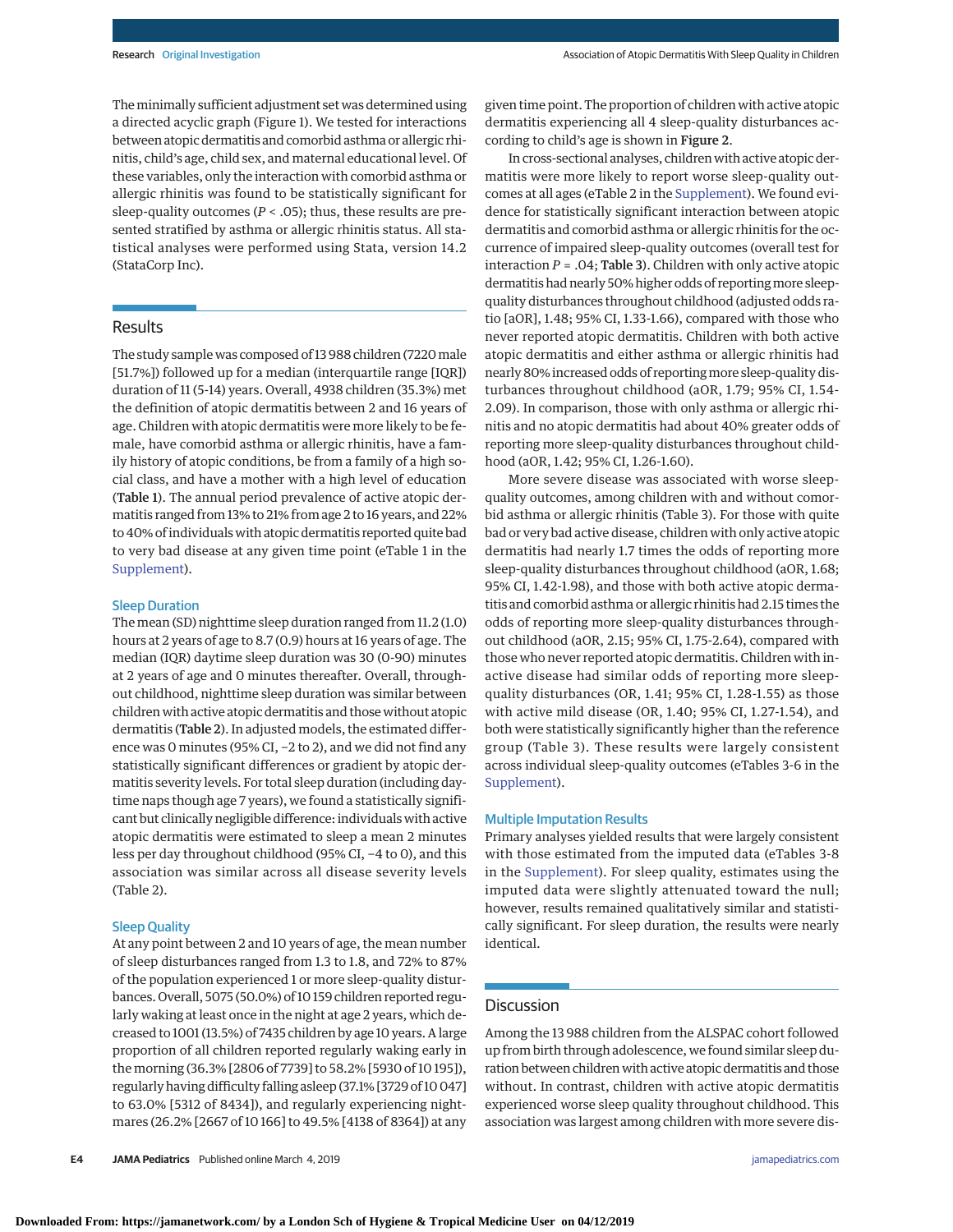| Variable                                                 | Total, No. | No. (%)       | <b>Without Atopic</b><br><b>Dermatitis</b><br>$(n = 5555)$ | <b>With Atopic</b><br><b>Dermatitis</b><br>$(n = 4938)^{a}$ | P Value <sup>b</sup> |
|----------------------------------------------------------|------------|---------------|------------------------------------------------------------|-------------------------------------------------------------|----------------------|
| Child, No. (%)                                           |            |               |                                                            |                                                             |                      |
| Male sex                                                 | 13978      | 7220 (51.7)   | 3008 (54.2)                                                | 2377 (48.1)                                                 | < .001               |
| White race/ethnicity                                     | 12077      | 11 468 (95.0) | 4755 (95.5)                                                | 4490 (95.7)                                                 | .65                  |
| Asthma ever <sup>c</sup>                                 | 12612      | 3237 (25.7)   | 1058(19.1)                                                 | 1789 (36.2)                                                 | < .001               |
| Allergic rhinitis ever <sup>c</sup>                      | 10 15 6    | 1375 (13.5)   | 339(7.8)                                                   | 913 (20.3)                                                  | < .001               |
| Asthma or allergic rhinitis ever <sup>c</sup>            | 12 6 20    | 3919 (31.1)   | 1272 (22.9)                                                | 2188 (44.3)                                                 | < .001               |
| Asthma and allergic rhinitis ever <sup>c</sup>           | 12620      | 693 (5.5)     | 125(2.3)                                                   | 514 (10.4)                                                  | < .001               |
| Maternal age at delivery, No. (%), y                     |            |               |                                                            |                                                             | < .001               |
| $\leq$ 20                                                | 13972      | 1004(7.2)     | 375(6.8)                                                   | 212 (4.3)                                                   |                      |
| $21 - 34$                                                | 13972      | 11 585 (82.9) | 4589 (82.6)                                                | 4196 (85.0)                                                 |                      |
| $\geq$ 35                                                | 13972      | 1383(9.9)     | 588 (10.6)                                                 | 530 (10.7)                                                  |                      |
| History of atopic condition, No. $(\%)^d$                |            |               |                                                            |                                                             |                      |
| Maternal                                                 | 12 4 5 4   | 5659 (45.4)   | 2154 (42.0)                                                | 2402 (50.3)                                                 | < .001               |
| Paternal                                                 | 8545       | 3418 (40.0)   | 1307 (36.8)                                                | 1543 (45.2)                                                 | 18.001               |
| Household smoking exposure, No. (%) <sup>e</sup>         | 10 188     | 3683 (36.2)   | 1643 (37.7)                                                | 1476 (33.5)                                                 | < .001               |
| Maternal highest educational level, No. $(\%)^{\dagger}$ |            |               |                                                            |                                                             | < .001               |
| CSE/none                                                 | 12 4 12    | 2504 (20.2)   | 1101 (21.5)                                                | 726 (15.2)                                                  |                      |
| Vocational                                               | 12 4 12    | 1224(9.9)     | 510 (9.9)                                                  | 446 (9.3)                                                   |                      |
| O level                                                  | 12 4 12    | 4294 (34.6)   | 1833 (35.7)                                                | 1656 (34.7)                                                 |                      |
| A level                                                  | 12 4 12    | 2791 (22.5)   | 1130 (22.0)                                                | 1182 (24.8)                                                 |                      |
| Degree                                                   | 12 4 12    | 1599 (12.9)   | 559 (10.9)                                                 | 762 (16.0)                                                  |                      |
| Social class, No. (%) <sup>9</sup>                       |            |               |                                                            |                                                             | < .001               |
| Unskilled                                                | 12 2 5 4   | 227(1.9)      | 86(1.7)                                                    | 54(1.2)                                                     |                      |
| Partly skilled                                           | 12 2 5 4   | 920(7.5)      | 375(7.5)                                                   | 285(6.2)                                                    |                      |
| Skilled manual                                           | 12 2 5 4   | 1666 (13.6)   | 712 (14.2)                                                 | 516(11.2)                                                   |                      |
| Skilled nonmanual                                        | 12 2 5 4   | 3780 (30.8)   | 1582 (31.6)                                                | 1390 (30.2)                                                 |                      |
| Managerial and technical                                 | 12 2 5 4   | 4566 (37.3)   | 1862 (37.2)                                                | 1846 (40.1)                                                 |                      |
| Professional                                             | 12 2 5 4   | 1095(8.9)     | 391(7.8)                                                   | 508(11.1)                                                   |                      |
| Financial difficulties quartile, No. (%)                 |            |               |                                                            |                                                             | .08                  |
| Lowest                                                   | 12083      | 4337 (35.9)   | 1798 (35.9)                                                | 1781 (38.4)                                                 |                      |
| Mild                                                     | 12083      | 3006 (24.9)   | 1254(25.1)                                                 | 1142 (24.6)                                                 |                      |
| Moderate                                                 | 12083      | 2324 (19.2)   | 970 (19.4)                                                 | 862 (18.6)                                                  |                      |
| Highest                                                  | 12083      | 2416 (20.0)   | 979 (19.6)                                                 | 851 (18.4)                                                  |                      |
| Crowding index, No. (%) <sup>h</sup>                     |            |               |                                                            |                                                             | < .001               |
| < 0.5                                                    | 12799      | 5329 (41.6)   | 2058 (39.9)                                                | 2231 (46.9)                                                 |                      |
| $>0.5 - 0.75$                                            | 12799      | 4013 (31.3)   | 1623 (31.5)                                                | 1509 (31.7)                                                 |                      |
| $>0.75 - 1$                                              | 12799      | 2579 (20.2)   | 1106 (21.5)                                                | 810 (17.0)                                                  |                      |
| >1                                                       | 12799      | 878 (6.9)     | 368(7.1)                                                   | 207(4.4)                                                    |                      |

Abbreviation: CSE, Certificate of Secondary Education.

<sup>a</sup> Children who met the definition of atopic dermatitis by age 16 years (ie, had at least 2 reports of flexural dermatitis). There were 3505 individuals with only 1 report of flexural dermatitis.

 $b \chi^2$  Test comparing children who never reported atopic dermatitis with children who ever reported atopic dermatitis through age 16 years.

<sup>c</sup> At least 2 reports of symptoms throughout childhood.

d Including atopic dermatitis, asthma, or allergic rhinitis.

<sup>e</sup> At 1.75 years of age.

<sup>f</sup> UK educational levels: CSE, certificate after passing national school examinations at 16 years of age; vocational; O level, qualification after passing national school examinations at 16 years of age; higher than CSE; A level, qualification after passing national school examinations at 18 years of age; degree, university degree, or higher.

<sup>g</sup> Highest of either parent, based on occupation.

h The number of persons living in the household divided by the number of rooms in that household.

ease and among children with comorbid asthma or allergic rhinitis, but it remained statistically significant even for thosewith inactive and mild disease.

These findings are consistent with those of small crosssectional studies of clinic populations that used objective measures of sleep, including actigraphy and polysomnography. In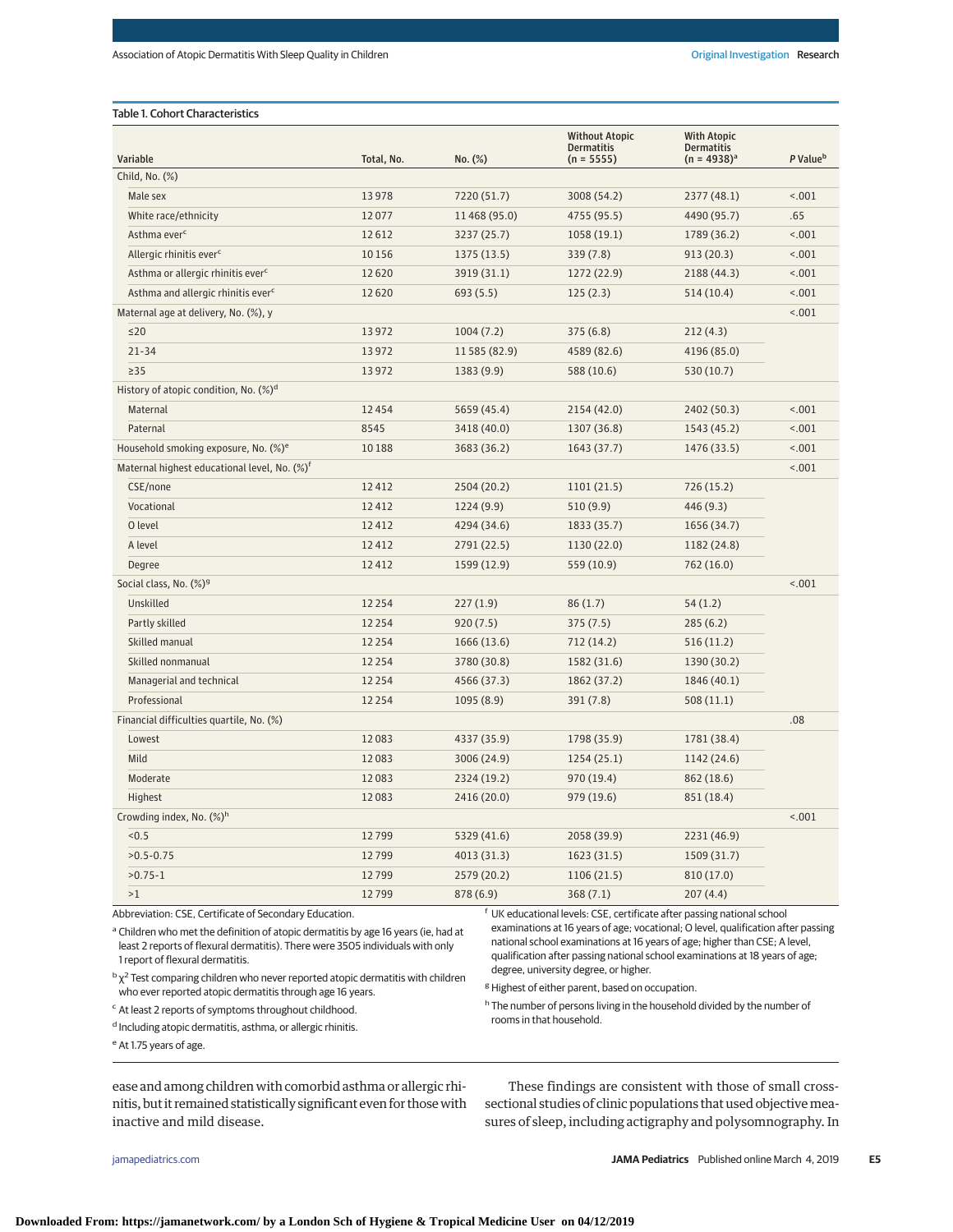Table 2. Estimated Differences in Sleep Duration According to Atopic Dermatitis Disease Activity and Severity<sup>a</sup>

| <b>Disease Activity</b>             | <b>Estimated Difference</b><br>in Sleep Duration (95% CI), min |                       |  |  |
|-------------------------------------|----------------------------------------------------------------|-----------------------|--|--|
| and Severity                        | <b>Unadjusted</b>                                              | Adjusted              |  |  |
| Nighttime sleep durationb,c         |                                                                |                       |  |  |
| Never reported atopic<br>dermatitis | 1 [Reference]                                                  | 1 [Reference]         |  |  |
| Overall active atopic dermatitis    | $-8 (-10 to -6)$                                               | $0$ (-2 to 2)         |  |  |
| No problem                          | $-9(-13 \text{ to } -6)$                                       | $1(-2 to 4)$          |  |  |
| Mild                                | $-11$ ( $-13$ to $-9$ )                                        | $1(-1 to 3)$          |  |  |
| Quite bad                           | $-7$ ( $-10$ to $-5$ )                                         | $0$ (-2 to 2)         |  |  |
| Very bad                            | $-5$ ( $-10$ to 0)                                             | $-1$ ( $-6$ to 3)     |  |  |
| Inactive atopic dermatitis          | $-33$ ( $-35$ to $-32$ )                                       | 2(1 to 4)             |  |  |
| Total sleep durationd,e             |                                                                |                       |  |  |
| Never reported atopic<br>dermatitis | 1 [Reference]                                                  | 1 [Reference]         |  |  |
| Overall active atopic dermatitis    | $-10$ ( $-13$ to $-8$ )                                        | $-2$ ( $-4$ to 0)     |  |  |
| No problem                          | $-15$ ( $-19$ to $-10$ )                                       | $-2$ ( $-5$ to 1)     |  |  |
| Mild                                | $-17$ ( $-19$ to $-14$ )                                       | $-2$ ( $-4$ to $-1$ ) |  |  |
| Quite bad                           | $-8$ ( $-11$ to $-5$ )                                         | $-1$ ( $-4$ to 1)     |  |  |
| Very bad                            | $-3(-8 to 2)$                                                  | $-3$ ( $-7$ to 1)     |  |  |
| Inactive atopic dermatitis          | $-43$ ( $-45$ to $-42$ )                                       | $-1$ ( $-3$ to 0)     |  |  |

<sup>a</sup> Results from unadjusted and adjusted multivariable mixed-effects linear regression models examining the association between atopic dermatitis and nighttime and total sleep duration at 8 time points (30, 42, 57, 69, 81, 115, 140, and 186 months) between ages 2 and 16 years. The multivariable model adjusted for potential confounders, including child's sex, age, race/ethnicity, and comorbid asthma or allergic rhinitis; household smoking exposure; maternal educational level, social class, and age at delivery; crowding index; and financial difficulties score.

- bUnadjusted model with 11 549 individuals; mean (range) of 5.3 (1-8) observations per individual.
- <sup>c</sup> Adjusted model with 9109 individuals; mean (range) of 5.0 (1-7) observations per individual.
- <sup>d</sup> Unadjusted model with 11531 individuals; mean (range) of 5.3 (1-8) observations per individual.
- <sup>e</sup> Adjusted model with 9101 individuals; mean (range) of 5.0 (1-7) observations per individual.



Figure 2. Proportion of Children With Active Atopic Dermatitis Experiencing Sleep-Quality Disturbances by Child Age

Proportion of children with active atopic dermatitis reporting each of the 4 sleep-quality disturbances based on cross-sectional data at different child ages. Table 3. Adjusted Participant-Specific Odds of Reporting More Sleep-Quality Disturbances According to Atopic Dermatitis Disease Activity and Severity<sup>a,b</sup>

|                                         | Odds Ratio (95% CI)                           |                                            |  |
|-----------------------------------------|-----------------------------------------------|--------------------------------------------|--|
| <b>Disease Activity</b><br>and Severity | Without Asthma or<br><b>Allergic Rhinitis</b> | With Asthma or<br><b>Allergic Rhinitis</b> |  |
| Never reported atopic<br>dermatitis     | 1 [Reference]                                 | 1 [Reference]                              |  |
| Overall active atopic<br>dermatitis     | $1.48(1.33-1.66)$                             | $1.79(1.54-2.09)$                          |  |
| No problem                              | $1.24(1.04-1.48)$                             | $1.52(1.07 - 2.16)$                        |  |
| Mild                                    | $1.40(1.27-1.54)$                             | $1.47(1.26-1.71)$                          |  |
| Ouite bad                               | $1.51(1.32-1.73)$                             | $2.03(1.66 - 2.48)$                        |  |
| Very bad                                | $1.85(1.41-2.45)$                             | $2.28(1.65-3.15)$                          |  |
| Inactive atopic dermatitis              | $1.41(1.28-1.55)$                             | $1.52(1.31-1.77)$                          |  |

<sup>a</sup> Results from an adjusted multivariable mixed-effects ordinal logistic regression model examining the association between atopic dermatitis and a composite measure of sleep quality (including nighttime awakenings, early morning awakenings, difficulty going to sleep, and nightmares) at 6 time points (30, 42, 57, 69, 81, and 115 months) between ages 2 and 10 years. The model adjusted for potential confounders, including child's sex, age, race/ethnicity, and comorbid asthma or allergic rhinitis; household smoking exposure; maternal educational level, social class, and age at delivery; crowding index; and financial difficulties score as well as an interaction term between atopic dermatitis and comorbid asthma or allergic rhinitis. Model with 9112 individuals; mean (range) of 4.5 (1-6) observations per individual.  $b$  Overall test for interaction:  $P = .04$ .

those studies, despite increases in sleep fragmentation and reductions in sleep efficiency, overall sleep duration was similar between children with and without atopic dermatitis. $6-10$ In contrast, time spent awake after sleep onset is consistently greater among children with atopic dermatitis, ranging from approximately 45 to 100 minutes.<sup>6-9</sup> In addition to increased nighttime awakenings and difficulty falling asleep, we found that children with active atopic dermatitis were more likely to report nightmares and early morning awakenings, which has not been previously studied.<sup>10</sup>

A strength of this longitudinal study was that it enabled us to examine the association between sleep and atopic dermatitis activity and severity at multiple time points throughout childhood, allowing a look at sleep outcomes of individuals whose disease was no longer active at any given time point. Children with inactive disease still reported increased odds of impaired sleep quality, at a level similar to those with active but mild disease. Our findings are consistent with previous data from a polysomnographic study: Despite being in a period of clinical remission, children with a history of previously active atopic dermatitis experienced a substantially higher number of arousals and awakenings compared with controls.<sup>28</sup> Moreover, scratching episodes only accounted for 15% of the arousals and awakenings, suggesting that scratching alone does not explain the sleep fragmentation experienced by these patients.<sup>28</sup> Fishbein and colleagues<sup>5</sup> have proposed that this phenomenon may be associated with a heightened sensitivity to sensory stimulation at night secondary to skin damage, which may represent an underlying mechanism of hyperarousability despite good disease control.<sup>6,29</sup> Other factors that may be implicated in atopic dermatitis–associated sleep disturbances include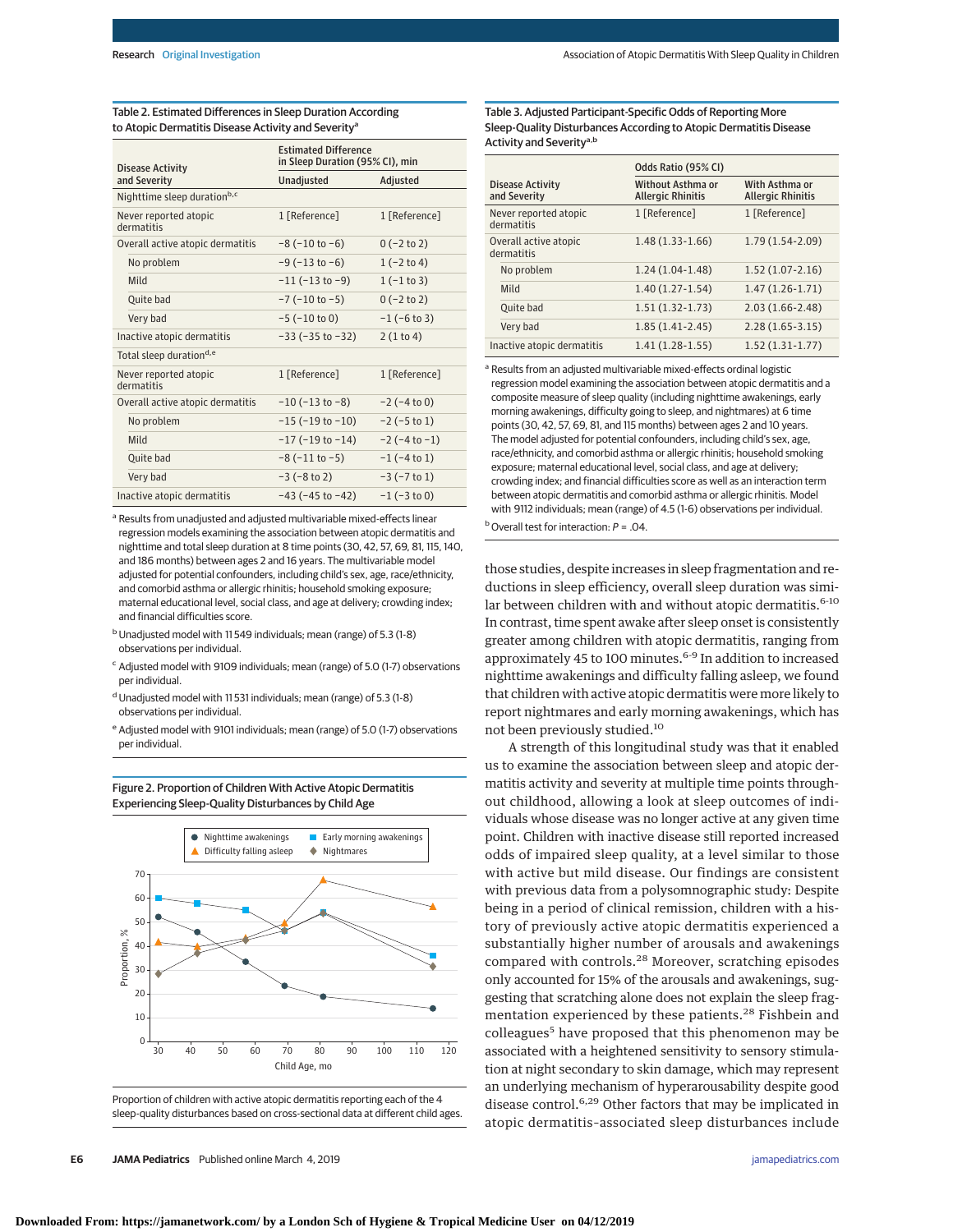cytokine and melatonin dysregulation and disrupted circadian rhythms of the skin.<sup>30</sup>

From a clinical perspective, our findings suggest that pediatricians should consider screening all children with atopic dermatitis, even if their disease is mild or no longer active. Clinicians may offer anticipatory guidance, education, behavioral interventions, and referrals if appropriate.<sup>31-33</sup> Early detection and management of sleep problems in children with atopic dermatitis is critical to prevent quality-of-life impairments, daytime fatigue, as well as behavioral and mood disorders reported in children with atopic dermatitis.<sup>2,9,10,34,35</sup> Additional research is needed to understand whether more aggressive treatment of atopic dermatitis symptoms will lead to improvements in children's sleep quality.

Sleep disturbances have been studied separately in children with asthma and allergic rhinitis, but few studies have examined differences in sleep quality in children with more than 1 atopic condition.10,36,37 One of the strengths of the current study is the inclusion of several time-varying covariates, notably, asthma and allergic rhinitis, which were measured at all of the same time points as the primary exposure. We found that children with both atopic dermatitis and comorbid asthma or allergic rhinitis reported substantially more sleep-quality impairments, which has important clinical and therapeutic implications. This result suggests that children with several atopic diseases may represent a group at higher risk of experiencing disrupted sleep and its consequences, including impaired quality of life, daytime fatigue, poor school performance, and behavioral problems. Clinicians caring for children with several atopic conditions should inquire about nocturnal symptoms and sleep disturbances during routine clinic visits and should consider treating these conditions more aggressively.

#### Limitations

This study has several limitations that warrant discussion. As in all large-scale longitudinal studies, the study was missing data and attrition occurred over time. For this reason, we repeated the analyses after conducting multiple imputation and found that the results were similar, which helped address concerns of potential selection bias.

Another important limitation was the possibility for misclassification bias, because both exposure and outcomes were parent- or self-reported. Previous studies have found that parental report closely approximates physician assessment of atopic dermatitis,<sup>38</sup> and the estimates of the annual period prevalence of atopic dermatitis were consistent with UK estimates from the population-based ISAAC study, which included physical assessment in childhood.<sup>39</sup> Our findings for both sleep duration and quality were highly consistent with smaller studies that used objective measures of sleep. Comparisons between parental assessment of children's sleep and objective measures, including polysomnography and actigraphy, have found that parents tend to overestimate sleep duration and underestimate nighttime awakenings, <sup>40-42</sup> both of which would tend to bias our results toward the null. Although our composite measure for sleep quality has not been validated, it included items that are similar to those in the Children's Sleep Habits Questionnaire, a validated and reliable screening instrument to identify sleep problems in schoolaged children.<sup>43</sup> In addition, although our cohort is fairly representative of the UK population,<sup>14</sup> the extent to which our results are generalizable to other settings is unclear.

Notwithstanding these limitations, this study has several implications for future research and clinical care. Currently, only a few atopic dermatitis clinical outcome measures address sleep and may not adequately capture the extent of sleepquality disturbances.<sup>44,45</sup> Our findings support the development of standardized and validated clinical outcomemeasures of sleep disturbance that explicitly address several aspects of sleep quality.45,46 This refinement would enable future trials to assess the effectiveness of atopic dermatitis interventions in reducing poor sleep.

# **Conclusions**

Atopic dermatitis appeared to negatively affect sleep quality throughout childhood, even among patients with mild and inactive disease. Increasing disease severity and comorbid asthma or allergic rhinitis appeared to be associated with worse sleep-quality outcomes. Clinical outcome measures for atopic dermatitis should explicitly address sleep quality, and additional work should investigate interventions to improve sleep quality and examine the association between atopic dermatitis treatment and children's sleep.

#### ARTICLE INFORMATION

**Accepted for Publication:** January 6, 2019. **Published Online:** March 4, 2019.

doi[:10.1001/jamapediatrics.2019.0025](https://jama.jamanetwork.com/article.aspx?doi=10.1001/jamapediatrics.2019.0025&utm_campaign=articlePDF%26utm_medium=articlePDFlink%26utm_source=articlePDF%26utm_content=jamapediatrics.2019.0025) **Open Access:** This is an open access article

distributed under the terms of the [CC-BY License.](https://jamanetwork.com/journals/jamapediatrics/pages/instructions-for-authors/?utm_campaign=articlePDF%26utm_medium=articlePDFlink%26utm_source=articlePDF%26utm_content=jamapediatrics.2019.0025#SecOpenAccess) © 2019 Ramirez FD et al.JAMA Pediatrics.

**Author Affiliations:** Department of Dermatology Program for Clinical Research, University of California, San Francisco, San Francisco (Ramirez, Chen, Kidd, Abuabara); Faculty of Epidemiology and Population Health, London School of Hygiene and Tropical Medicine, London, United Kingdom (Langan); Department of Psychiatry, University of California, San Francisco, San Francisco (Prather);

Department of Epidemiology & Biostatistics, University of California, San Francisco, San Francisco (McCulloch, Cabana); Department of Pediatrics, University of California, San Francisco, San Francisco (Cabana); Philip R. Lee Institute for Health Policy Studies, University of California, San Francisco, San Francisco (Cabana); Department of Dermatology, Vanderbilt University Medical Center, Nashville, Tennessee (Chren).

**Author Contributions:** Dr Abuabara and Ms Ramirez had full access to all of the data in the study and take responsibility for the integrity of the data and the accuracy of the data analysis. Concept and design: Ramirez, Abuabara. Acquisition, analysis, or interpretation of data: All authors.

Drafting of the manuscript: Ramirez, Chen, Prather, Cabana, Abuabara.

Critical revision of the manuscript for important intellectual content: Chen, Langan, Prather, McCulloch, Kidd, Cabana, Chren, Abuabara. Statistical analysis: Ramirez, Chen, McCulloch, Kidd, Abuabara. Obtained funding: Abuabara. Administrative, technical, or material support: Cabana. Supervision: Langan, Prather, Abuabara.

**Conflict of Interest Disclosures:** Ms Ramirez reported receiving grants from the National Institutes of Health (NIH) during her work on this study. Dr Langan reported receiving grants from Wellcome Senior Clinical Fellowship in Science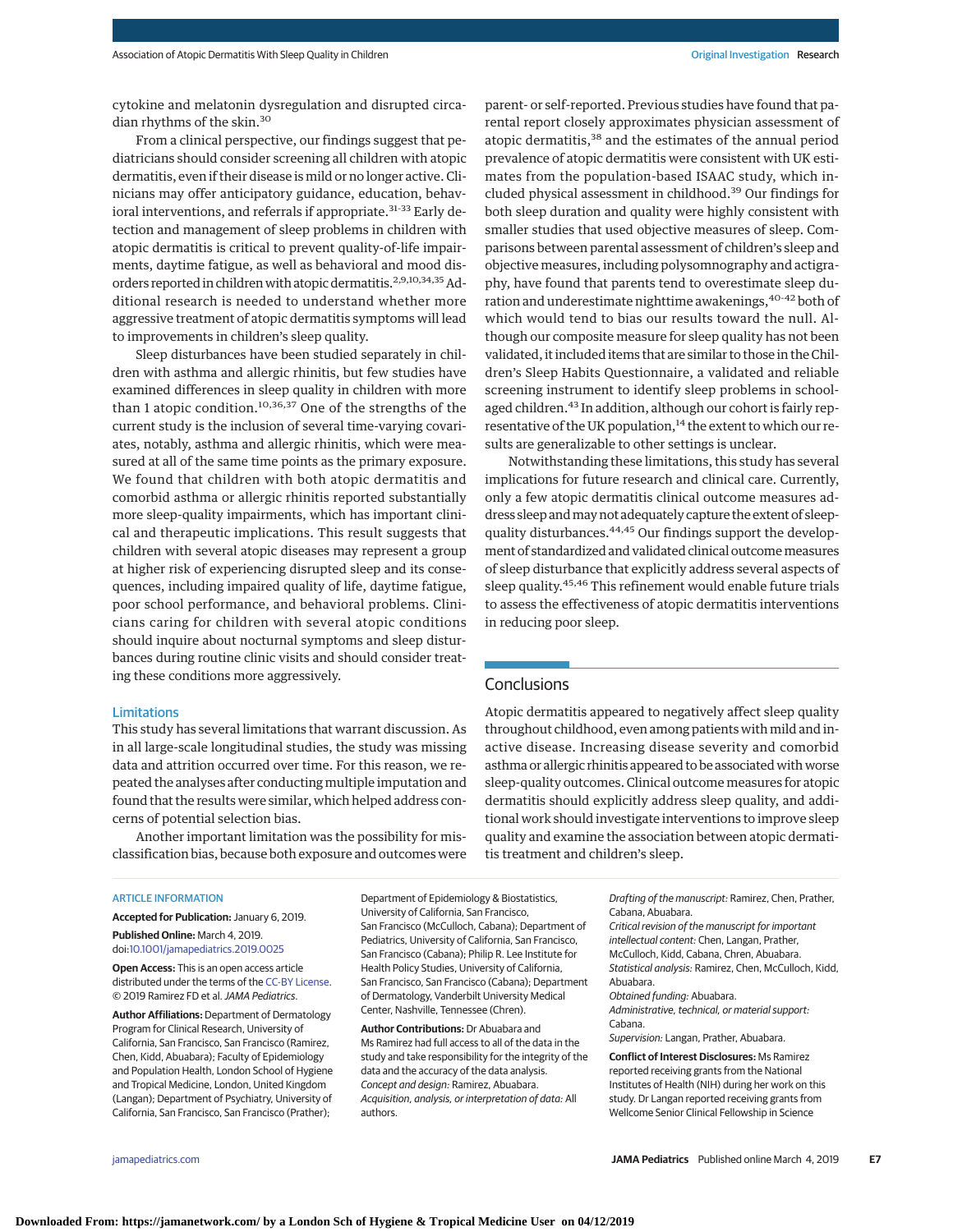during his work on the study. Dr McCulloch reported receiving grants from the NIH during his work on the study. Dr Abuabara reported receiving grants for atopic dermatitis from the National Eczema Association, Dermatology Foundation, Robert Wood Johnson Foundation, and National Institute of Arthritis and Musculoskeletal and Skin Diseases, as well as paid consulting for TARGETPharma, a company developing a prospective atopic dermatitis registry. No other disclosures were reported.

**Funding/Support:** This study was primarily funded by a competitive research grant from the National Eczema Association. Additional personnel costs were funded by UCSF-CTSI grant number TL1TR001871 from the NIH Center for Advancing Translational Sciences (FR), the Dermatology Foundation, and the Robert Wood Johnson Foundation (Dr Abuabara); grant number KL2TR001870 from the NIH (Drs Abuabara and McCulloch); and a Wellcome Senior Clinical Fellowship in Science 17 (205039/Z/16/Z; Dr Langan). The UK Medical Research Council and Wellcome (grant 102215/2/13/2) and the University of Bristol provide core support for the Avon Longitudinal Study of Parents and Children (ALSPAC). This study was the work of the authors who serve as guarantors for the contents of this article.

**Role of the Funder/Sponsor:** The funding sources had no role in the design and conduct of the study; collection, management, analysis, and interpretation of the data; preparation, review, or approval of the manuscript; and decision to submit the manuscript for publication.

**Disclaimer:** The contents are solely the responsibility of the authors and do not necessarily represent the official views of the funders.

**Additional Contributions:** The authors are grateful to Torsten Neilands, PhD, University of California, San Francisco, for guidance on the imputation process. Dr Neilands received compensation for his contribution. We are also grateful to all the families who participated in this study, the midwives for their help in recruiting them, and the whole ALSPAC team, which includes interviewers, computer and laboratory technicians, clerical workers, research scientists, volunteers, managers, receptionists, and nurses.

#### **REFERENCES**

**1**. Hay RJ, Johns NE, Williams HC, et al. The global burden of skin disease in 2010: an analysis of the prevalence and impact of skin conditions. J Invest Dermatol. 2014;134(6):1527-1534. doi[:10.1038/jid.](https://dx.doi.org/10.1038/jid.2013.446) [2013.446](https://dx.doi.org/10.1038/jid.2013.446)

**2**. Lewis-Jones S. Quality of life and childhood atopic dermatitis: the misery of living with childhood eczema. Int J Clin Pract. 2006;60(8): 984-992. doi[:10.1111/j.1742-1241.2006.01047.x](https://dx.doi.org/10.1111/j.1742-1241.2006.01047.x)

**3**. Beattie PE, Lewis-Jones MS. A comparative study of impairment of quality of life in children with skin disease and children with other chronic childhood diseases. Br J Dermatol. 2006;155(1):145- 151. doi[:10.1111/j.1365-2133.2006.07185.x](https://dx.doi.org/10.1111/j.1365-2133.2006.07185.x)

**4**. Sack R, Hanifin J. Scratching below the surface of sleep and itch. Sleep Med Rev. 2010;14(6):349-350. doi[:10.1016/j.smrv.2010.03.003](https://dx.doi.org/10.1016/j.smrv.2010.03.003)

**5**. Fishbein AB, Vitaterna O, Haugh IM, et al. Nocturnal eczema: review of sleep and circadian rhythms in children with atopic dermatitis and future research directions. J Allergy Clin Immunol. 2015;136(5):1170-1177. doi[:10.1016/j.jaci.2015.08.028](https://dx.doi.org/10.1016/j.jaci.2015.08.028)

**6**. Fishbein AB, Mueller K, Kruse L, et al. Sleep disturbance in children with moderate/severe atopic dermatitis: a case-control study. J Am Acad Dermatol. 2018;78(2):336-341. doi[:10.1016/j.jaad.](https://dx.doi.org/10.1016/j.jaad.2017.08.043) [2017.08.043](https://dx.doi.org/10.1016/j.jaad.2017.08.043)

**7**. Chang YS, Chou YT, Lee JH, et al. Atopic dermatitis, melatonin, and sleep disturbance. Pediatrics. 2014;134(2):e397-e405. doi[:10.1542/peds.](https://dx.doi.org/10.1542/peds.2014-0376) [2014-0376](https://dx.doi.org/10.1542/peds.2014-0376)

**8**. Camfferman D, Short MA, Kennedy JD, Gold M, Kohler M, Lushington K. Thermoregulation, scratch, itch and sleep deficits in children with eczema. Sleep Med. 2016;25:145-150. doi[:10.1016/j.sleep.](https://dx.doi.org/10.1016/j.sleep.2016.06.011) [2016.06.011](https://dx.doi.org/10.1016/j.sleep.2016.06.011)

**9**. Camfferman D, Kennedy JD, Gold M, Simpson C, Lushington K. Sleep and neurocognitive functioning in children with eczema. Int J Psychophysiol. 2013; 89(2):265-272. doi[:10.1016/j.ijpsycho.2013.01.006](https://dx.doi.org/10.1016/j.ijpsycho.2013.01.006)

**10**. Camfferman D, Kennedy JD, Gold M, Martin AJ, Lushington K. Eczema and sleep and its relationship to daytime functioning in children. Sleep Med Rev. 2010;14(6):359-369. doi[:10.1016/j.smrv.2010.01.004](https://dx.doi.org/10.1016/j.smrv.2010.01.004)

**11**. O'Brien LM. The neurocognitive effects of sleep disruption in children and adolescents. Child Adolesc Psychiatr Clin N Am. 2009;18(4):813-823. doi[:10.1016/j.chc.2009.04.008](https://dx.doi.org/10.1016/j.chc.2009.04.008)

**12**. Gruber R, Somerville G, Enros P, Paquin S, Kestler M, Gillies-Poitras E. Sleep efficiency (but not sleep duration) of healthy school-age children is associated with grades in math and languages. Sleep Med. 2014;15(12):1517-1525. doi[:10.1016/j.](https://dx.doi.org/10.1016/j.sleep.2014.08.009) [sleep.2014.08.009](https://dx.doi.org/10.1016/j.sleep.2014.08.009)

**13**. Vriend J, Davidson F, Rusak B, Corkum P. Emotional and cognitive impact of sleep restriction in children. Sleep Med Clin. 2015;10(2):107-115. doi[:10.1016/j.jsmc.2015.02.009](https://dx.doi.org/10.1016/j.jsmc.2015.02.009)

**14**. Boyd A, Golding J, Macleod J, et al. Cohort profile: the 'children of the 90s'–the index offspring of the Avon Longitudinal Study of Parents and Children. Int J Epidemiol. 2013;42(1):111-127. doi[:10.](https://dx.doi.org/10.1093/ije/dys064) [1093/ije/dys064](https://dx.doi.org/10.1093/ije/dys064)

**15**. Fraser A, Macdonald-Wallis C, Tilling K, et al. Cohort profile: the Avon Longitudinal Study of Parents and Children: ALSPAC mothers cohort. Int J Epidemiol. 2013;42(1):97-110. doi[:10.1093/ije/dys066](https://dx.doi.org/10.1093/ije/dys066)

**16**. Avon Longitudinal Study of Parents and Children. [http://www.bristol.ac.uk/alspac/](http://www.bristol.ac.uk/alspac/researchers/our-data/) [researchers/our-data/.](http://www.bristol.ac.uk/alspac/researchers/our-data/) Accessed January 29, 2018.

**17**. Asher MI, Keil U, Anderson HR, et al. International Study of Asthma and Allergies in Childhood (ISAAC): rationale and methods. Eur Respir J. 1995;8(3):483-491. doi[:10.1183/09031936.](https://dx.doi.org/10.1183/09031936.95.08030483) [95.08030483](https://dx.doi.org/10.1183/09031936.95.08030483)

**18**. Perkin MR, Strachan DP, Williams HC, Kennedy CT, Golding J; ALSPAC Study Team. Natural history of atopic dermatitis and its relationship to serum total immunoglobulin E in a population-based birth cohort study. Pediatr Allergy Immunol. 2004;15(3): 221-229. doi[:10.1111/j.1399-3038.2004.00160.x](https://dx.doi.org/10.1111/j.1399-3038.2004.00160.x)

**19**. Wadonda-Kabondo N, Sterne JA, Golding J, Kennedy CT, Archer CB, Dunnill MG; ALSPAC Study Team. A prospective study of the prevalence and incidence of atopic dermatitis in children aged 0-42 months. Br J Dermatol. 2003;149(5):1023-1028. doi[:10.1111/j.1365-2133.2003.05605.x](https://dx.doi.org/10.1111/j.1365-2133.2003.05605.x)

**20**. Henderson J, Northstone K, Lee SP, et al. The burden of disease associated with filaggrin mutations: a population-based, longitudinal birth cohort study. J Allergy Clin Immunol. 2008;121(4): 872-7.e9. doi[:10.1016/j.jaci.2008.01.026](https://dx.doi.org/10.1016/j.jaci.2008.01.026)

**21**. Textor J, van der Zander B, Gilthorpe MS, Liskiewicz M, Ellison GT. Robust causal inference using directed acyclic graphs: the R package 'DAGitty'. Int J Epidemiol. 2016;45(6):1887-1894. doi[:10.1093/ije/dyw341](https://dx.doi.org/10.1093/ije/dyw341)

**22**. Blair PS, Humphreys JS, Gringras P, et al. Childhood sleep duration and associated demographic characteristics in an English cohort. Sleep. 2012;35(3):353-360. doi[:10.5665/sleep.1694](https://dx.doi.org/10.5665/sleep.1694)

**23**. Barazzetta M, Ghislandi S. Family income and material deprivation: do they matter for sleep quality and quantity in early life? evidence from a longitudinal study. Sleep. 2017;40(3). doi[:10.1093/](https://dx.doi.org/10.1093/sleep/zsw066) [sleep/zsw066](https://dx.doi.org/10.1093/sleep/zsw066)

**24**. Vaughn AR, Tannhauser P, Sivamani RK, Shi VY. Mother nature in eczema: maternal factors influencing atopic dermatitis. Pediatr Dermatol. 2017;34(3):240-246. doi[:10.1111/pde.13149](https://dx.doi.org/10.1111/pde.13149)

**25**. Uphoff E, Cabieses B, Pinart M, Valdés M, Antó JM, Wright J. A systematic review of socioeconomic position in relation to asthma and allergic diseases. Eur Respir J. 2015;46(2):364-374. doi[:10.1183/09031936.00114514](https://dx.doi.org/10.1183/09031936.00114514)

**26**. Vaughn AR, Sivamani RK, Lio PA, Shi VY. Paternal vs maternal factors in childhood atopic dermatitis. Dermatitis. 2017;28(4):241-245. doi[:10.](https://dx.doi.org/10.1097/DER.0000000000000305) [1097/DER.0000000000000305](https://dx.doi.org/10.1097/DER.0000000000000305)

**27**. Ferreira MA, Vonk JM, Baurecht H, et al; 23andMe Research Team; AAGC collaborators; BIOS consortium; LifeLines Cohort Study. Shared genetic origin of asthma, hay fever and eczema elucidates allergic disease biology. Nat Genet. 2017;49(12): 1752-1757. doi[:10.1038/ng.3985](https://dx.doi.org/10.1038/ng.3985)

**28**. Reuveni H, Chapnick G, Tal A, Tarasiuk A. Sleep fragmentation in children with atopic dermatitis. Arch Pediatr Adolesc Med. 1999;153(3): 249-253. doi[:10.1001/archpedi.153.3.249](https://jama.jamanetwork.com/article.aspx?doi=10.1001/archpedi.153.3.249&utm_campaign=articlePDF%26utm_medium=articlePDFlink%26utm_source=articlePDF%26utm_content=jamapediatrics.2019.0025)

**29**. Shani-Adir A, Rozenman D, Kessel A, Engel-Yeger B. The relationship between sensory hypersensitivity and sleep quality of children with atopic dermatitis. Pediatr Dermatol. 2009;26(2): 143-149. doi[:10.1111/j.1525-1470.2009.00904.x](https://dx.doi.org/10.1111/j.1525-1470.2009.00904.x)

**30**. Chang YS, Chiang BL. Mechanism of sleep disturbance in children with atopic dermatitis and the role of the circadian rhythm and melatonin. Int J Mol Sci. 2016;17(4):462. doi[:10.3390/ijms17040462](https://dx.doi.org/10.3390/ijms17040462)

**31**. Koinis-Mitchell D, Kopel SJ, Boergers J, et al. Good sleep health in urban children with asthma: a Risk and resilience approach. J Pediatr Psychol. 2015;40(9):888-903. doi[:10.1093/jpepsy/jsv046](https://dx.doi.org/10.1093/jpepsy/jsv046)

**32**. Mindell JA, Kuhn B, Lewin DS, Meltzer LJ, Sadeh A; American Academy of Sleep Medicine. Behavioral treatment of bedtime problems and night wakings in infants and young children. [Sleep](https://www.ncbi.nlm.nih.gov/pubmed/17068979). [2006;29\(10\):1263-1276.](https://www.ncbi.nlm.nih.gov/pubmed/17068979)

**33**. Morgenthaler TI, Owens J, Alessi C, et al; American Academy of Sleep Medicine. Practice parameters for behavioral treatment of bedtime problems and night wakings in infants and young children. Sleep[. 2006;29\(10\):1277-1281.](https://www.ncbi.nlm.nih.gov/pubmed/17068980)

**34**. Romanos M, Gerlach M, Warnke A, Schmitt J. Association of attention-deficit/hyperactivity disorder and atopic eczema modified by sleep disturbance in a large population-based sample.